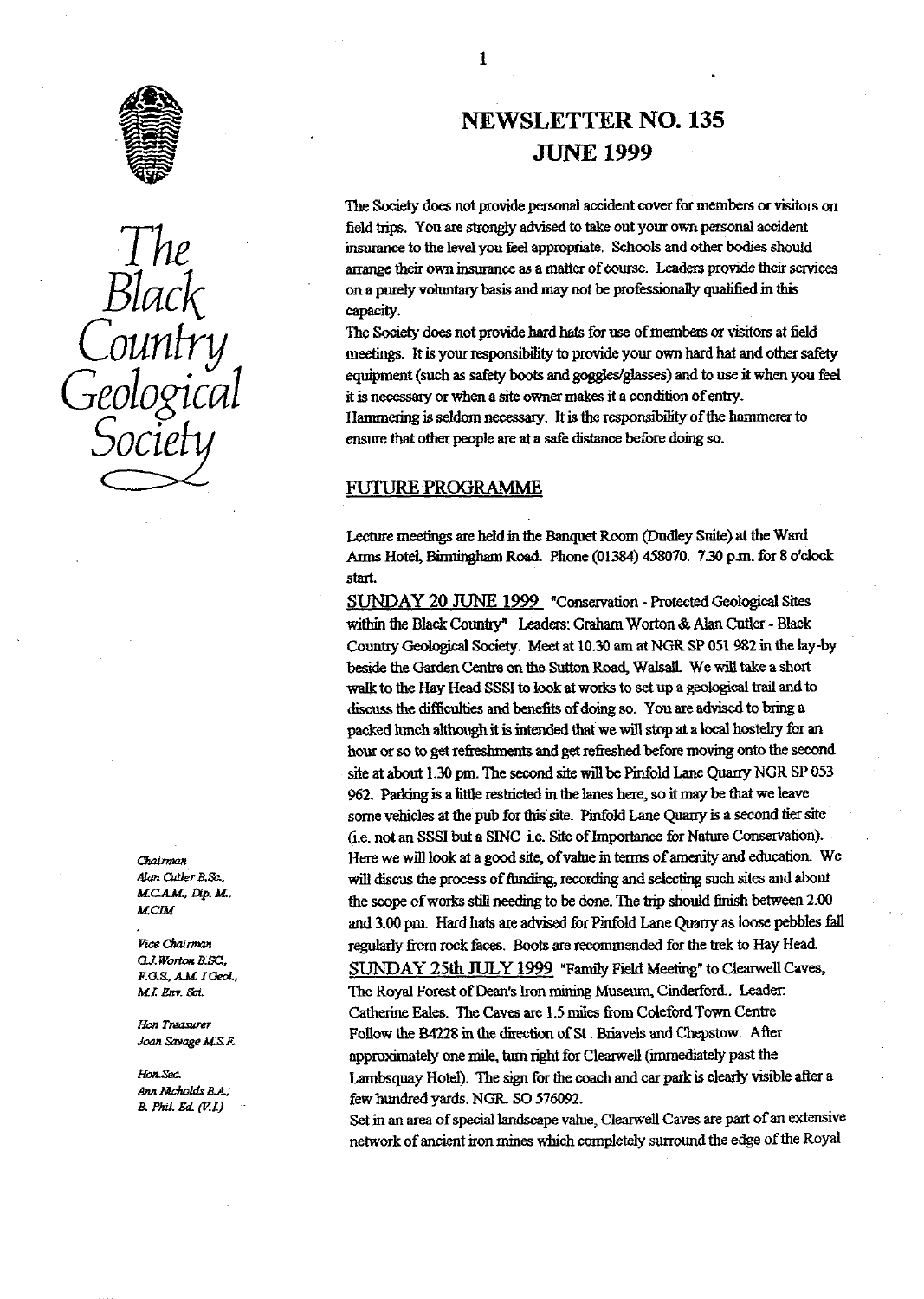Forest of Dean. The mines at Clearwell are still worked using traditional tools and techniques familiar to Freeminers working centuries ago. They are now the only working ochre mines in the British Isles.

The mines are part of a natural cave system tunnelled into by miners since the Iron Age, over 2000 years ago, in their search for ores to make iron as well as ochres for artists' materials and paint pigments. Red, yellow, purple and brown ochres are still produced and are available in the mine shop. Purple ochre or 'Mars Violet' is a particular rare natural pigment almost unique to these mines, being 93% Haematite.

Today visitors can see the ochre predation room, engineering workshop and blacksmiths shop *in the mine*

buildings and then explore nine impressive caverns descending one hundred feet beneath the surface. Guided tours last approximately one hour underground. Stout footwear is recommended. The Caves are not suited for the less physically able.

Meet at 11.00 am in car park, with the group accessing the mine at approx. 11.30 am. Adults £3.50, under 16 years £2.20. **Bring packed lunch** or use the tea room.

**SATURDAY 11 SEPTEMBER 8.00 pm** Social Evening and Quiz "The Lamp Tavern" (Batbam's Ales) Dudley. A chance for Society members (with non society companions if desired) to mingle and mix in a more informal manner than usual. Arrange a team and register your interest using the form at the end of the newsletter.

**MONDAY 20th SEPTEMBER** Lecture: "Catch a Falling Star Meteors and Meteorites" by Barbara Russell (Society Member)- Barbara is a past Chairman of the Wolverhampton Astronomical Society (affiliated to the British Astronomical Society and the Junior **Astronomical** Society).

Meteors and Meteorites form a very satisfying link between Barbara's two hobbies - Astronomy and Geology. Her interest in Astronomy goes back many yeas with Geology a comparatively new study.

Meteoxites have an important role **in** the formation of the Solar System and the lecture will cover the history of meteors and *theories of* their origin, their composition and physical dimensions. Barbara will bring a few samples of meteoric material and if anyone has any other samples please bring them along.

**MONDAY 25th OCTOBER "The Quaternary of the Isle of Man and the Northern Irish Sea Basin" by Dr.** Roger Dackombe, Senior Lecturer in Environmental Science at Wolverhampton University. He has lectured to us on the End Geology of Finland. His geological *interests* are Quaternary sediments and Applied Engineering Geology while his particular research interest is in the Isle of Man. He has researched glacial sediments and till<br>sequences in the Isle of Man. He is Geological Consultant to the Manx Government for environmental questic sequences in the Isle of Man. He is Geological Consultant to the Manx Government for environmental questions and works with Liverpool University studying Manx archaeology in its geological context

*MONDAY 15th NOVEMBER* ' The Ice Age Fauna and Flora of Bxithin". by Dr Charles Turner of the Department of Earth Science at the Open University.

#### PROGRAMME 2000

MONDAY **31st** JANUARY 2040 "Brains Trust" An opportunity for you to bring along your queries, specimens, problems etc. to our panel of experts. Written questions submitted in advance to the Secretary will be welcome. If anyone has a collection of particularly interesting transparencies bring them along and we can arrange to show them during the evening Non-members welcome.

MONDAY 29th FEBRUARY 2000 "Canadian Appalachians - Ocean Closure and Links with the British Isles" by Dr John A. Winchester, Department of Earth Science, University of Keele

**MONDAY 27th MARCH 2000 Dr** Hugh Toirens, Society Member, "James Ryan of Dudley (1770 -1847) and the problems of introducing new ideas (both scientific and technical) in British mines in the early nineteenth century."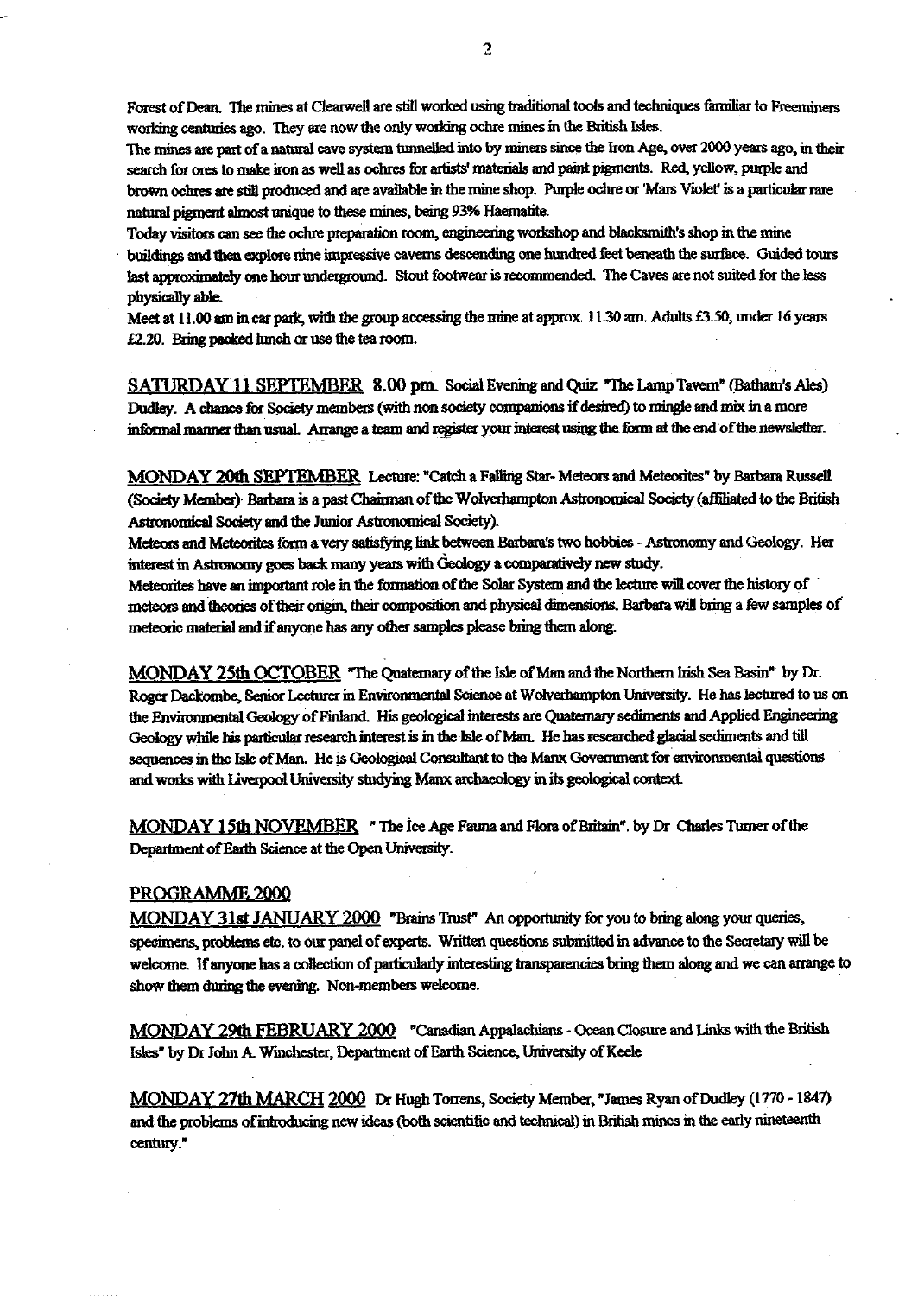## MONDAY 24th APRIL 2000 Dr Frank Moseley, "Military Geology in the Middle East"

### EDITORIAL

The World of the Sea Dragons exhibition at Dudley with its wonderfully displayed fossils causes me to ponder on the role of the fossil collector. Collecting is one of the most basic of human activities and essential to man's evolution and search for knowledge and understanding. It does seem a shame that teaching conservation is depriving children of such an effective way of learning and such a trigger mechanism for a detailed knowledge of the natural world

Sutton Coldfield Natural History Society is undertaking a study of the flora and fauna of Sutton Park. Over 1000 Sutton Coldfield Natural History Society is undertaking a study of the flora and fauna of Sutton Park. Over 1000<br>species of Diptera (true flies) have been identified in the Park, mostly by one man There are records of the of 2200 insect species, excluding the Lepidoptera. Surely such expertise begins with the urge to collect. And it is only by comparing lists **through** time that we can really know what changes are taking place in the environment Did I detect a wistful note when Phil McNemy, writing of our recent field trip, refers to the brevity of the fossil search? Small boys are programmed to learn by collecting and the look and don't touch approach is, as most of us know, a very poor substitute. When I taught, the specimens in my classroom were unlabelled, very worn, scratched, and excessively tested with acid but the students knew them as familiar disrespected friends.

An item on the radio yesterday described huge queues and fights in toyshops on the delivery of the latest craze, 'Beanies'. (As this was a radio talk I may not have an accurate spellingi) Rich (and spoilt?) little girls reported ownership of more than seventy "Beenies". I am quite ignorant of the nature of "beenies" and happy to be so, but suspect that going in to the countryside to collect wild flowers when I was a child was a more satisfying activity than searching with parental cheque book for a special "Beeny" for which the marketing men have arranged a scarcity to artificially boost value.

The fossil collectors who provided specimens for Dudley's Exhibition have collected and preserved for posterity superb specimens, have gained expert knowledge of their subject, are passionate about **their** task **and** are so ohm reviled for their fervour (and for conflicts with the law). Conservation is of paramount importance but don't let us throw out the baby with the bathwater The giants of nineteenth and early twentieth century Geology were collectors and to some we owe the fine collections housed at Dudley, Wolverhampton and in the Lapworth Museum in Birmingham.. In order to decide what needs to be conserved it is first necessary to study what is present. How else can comparisons be made? The talents and knowledge of the enthusiastic amateur have in the past made an enormous contribution to knowledge and so much of that enthusiasm derived from youthful collecting.

#### REPORTS

Lecture: Permian seas, Triassic deserts, Devensian Ice and Houses in holes in North Yorkshire by Dr Anthony C**oo**per, B.G.S. **Monday** 29th March 1999.

The Geology of the area was described in newsletter for February 1999.

Dr Cooper's talk was Illustrated by a series of slides which were both dramatic and-mfonnative. The first picture showed a very large hole in someone's back garden, into which a brick built, tiled **roofed,** garage was about to collapse. The hole is the property of the home/garden owner, and if yourneighbour's house falls into it you are not covered by insurance. Let buyer beware! Despite **an**y frantic efforts to shovel in the odd spadeful of sod (perhaps in an effort to prevent the neighbour's pet **from disappearing** some 9 metres underground) the hole will swallow up all you have to **offer** and then come back for **more.**

Why has a situation such as this become common in and around Ripon in North Yorkshire? the presence of highly soluble gypsum deposited in a rhythmic sequence provided us with the answer. Percolating water provides a sequence of caves, cavities and collapsed rock structures, as it does in limestones of karst regions. So highly soluble is the gypsum that a 3 metre square block which fell from a riverside rock face was completely dissolved in 18 months. The river itself had undercut the bank by 7 metres in 9 years. Vertical shafts, or pipes, allow water to reach the gypsum horizons, where dissolution occurs and breccia/glacial till collapses into the cavity. These pipes are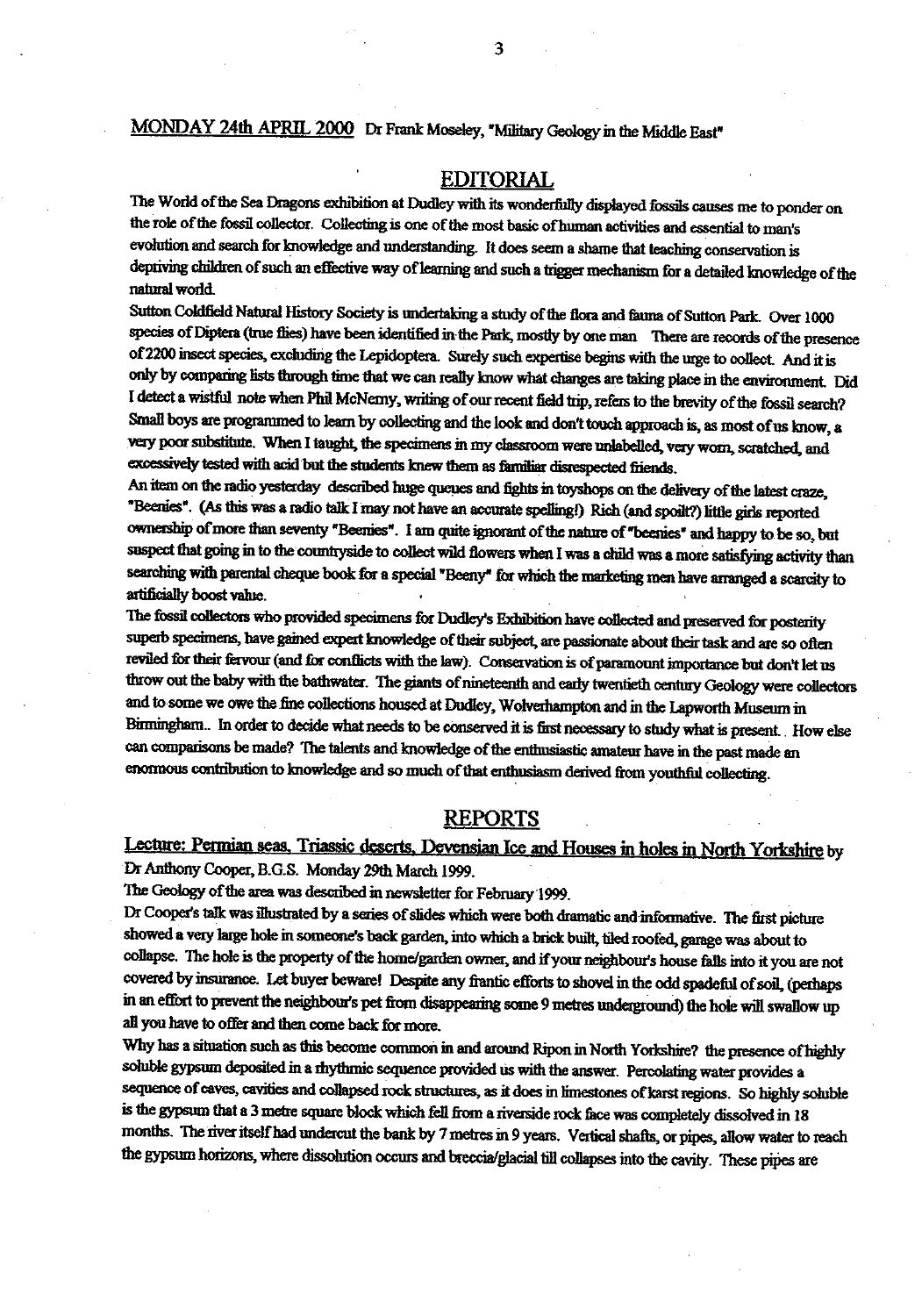truncated by the advancing ice sheets of Devensian times, evidence that the pipes existed before glaciation. Striated **lower limestones and Carboniferous limestones, also doloni.ites, confirm the passage of the ic y . Small areas of ice left lying between the esiets and moraines of the retreating ice sheet were probably also a factor in the process of dissolu . It is at Rim where water,** *fed from higher sources ttuovgh wed* **strata, draining to the River Urn, affects the gypsum. Water pressure is** *high,* **and a** *borehole* **driven into the ground could have a I metre head of water. Pumping water creates collapse, and both compression and collapse features occur. Cracked walls , broken roofs, and flactured canals indicate the problems of building in such a geologically hazardous area. Predicting such** potentially dangerous sites is difficult, as current technology has neither sufficient penetration or spread to find pipes **economically. Strong planning controls requiring a "ground stability" report have been imposed. Workers in Kurdistan are claiming to have much improved standards of detection.**

Gypsum dissolves so readily in water that alabaster grave vases lose their ability to hold water. Don't keep one on **your baby grandi Another curious feature is to be found** *in the* **"Dropping well" in Mother Sbipws Cave at Knazesborough. Here, objects hung inside the dripping waters are rapidly 'fo d" as the salts come out of** solution. Dr Cooper narrated how he was approached to give credence to the story that if a baby was left in the well **for lOminutes a cast of the child could be obtained. Needless to say he declined the request, but please note the date** on our report!

**T picot lit scenery caused by gypsum dissolution can also be found throughout Europe, down to Spain and into Typical karst scenery caused by gypsum dissolution can also be found throughout Europe, down to Spain and in<br>Russia. In the Shanxi coalfield at Beijing, in Central China, similar dissolution problems occur. In Poland, whe there is a very extensive cave system, peculiar** *surface features* **can be seen from the air. Circles of tomes awsound a** collapse, looking like a group of ring doughnuts scattered across the ground. In Lithuania some 40 metres of gypsum overlie a dolomite aquifer. Spain has up to 1000 metres of gypsum which has raised many problems to **roads, buildings, and irrigation canals.**

Dr Cooper's last slide showed a double decker bus with its rear end in a hole, and the driver's cab pointing skyward, **so even public transport has its hazards, and mending a hole in the road takes on a whole new meaning. If** *you have* entrepreneurial aspirations to start a large commercial enterprise in the Ripon area, don't go for a factory unit, **supermarket; or estate of executive style homes. Build a golf course instead. You may even get a hole in one.** Stan and Beryl Budd 1st April 1999

## **Field Meeting: "Introduction to Black Country Geology, the First 100 million Years". Leaders:** Graham Worton and Alan Cutler.

**The fold trip started with a view'over Dudley and the West Midlands from Rowley HIP, which is itself a dolerite intrusion dating to** *the Upper Carboniferous* **Period. Graham Worton gave a brief introduction into the various geomorphological features visible from Rowley Hill.**

We then moved on to Mons Hill, the northern part of the Wrens Nest Nature Reserve where we observed marine **liniestones and shale deposits from the Silurian.**

**At the north east side ofWrens Nest Hilt we walked through a 2 metre wide trench out by former quarry workers to** *view the various limestone beds. A particularly notable feature was the bentonite deposits among the nodular* limestone beds indicating ash fall over Dudley during the Silurian Period (Wenlock Stage).

*We then walked to the heart of the Wiens Nest where we first observed spectacular exposures of ripple marked crinoidal limestone. The extensively quarried W enlock limestones have revealed many fossil species, especially trilobites. After a brief fossil search, we walked south to a point overlooking the Seven Sisters Caverns, so called because of its distinctive limestone pillars, (now only five) which support the root Graham Worton talked about the* history of limestone mining around the Wren's Nest and Dudley, and a project to reopen the underground caverns **and canal tunnels as a tourist attraction.**

**After lunch we drove to Saltwells Local Nature Reserve, Netherton, to observe the Upper**

**Silinian deposits present Alan Cutler described the first exposure, seen at Brewins Bridge, which was a basalt dyke intruded into the Downtanian Sandstone. The next exposure on the canal cutting was an unconformity, with Carboniferous Coal Measure deposits Tying above and at the same orientation as Red Downtonian strata of Upper** Silurian Age.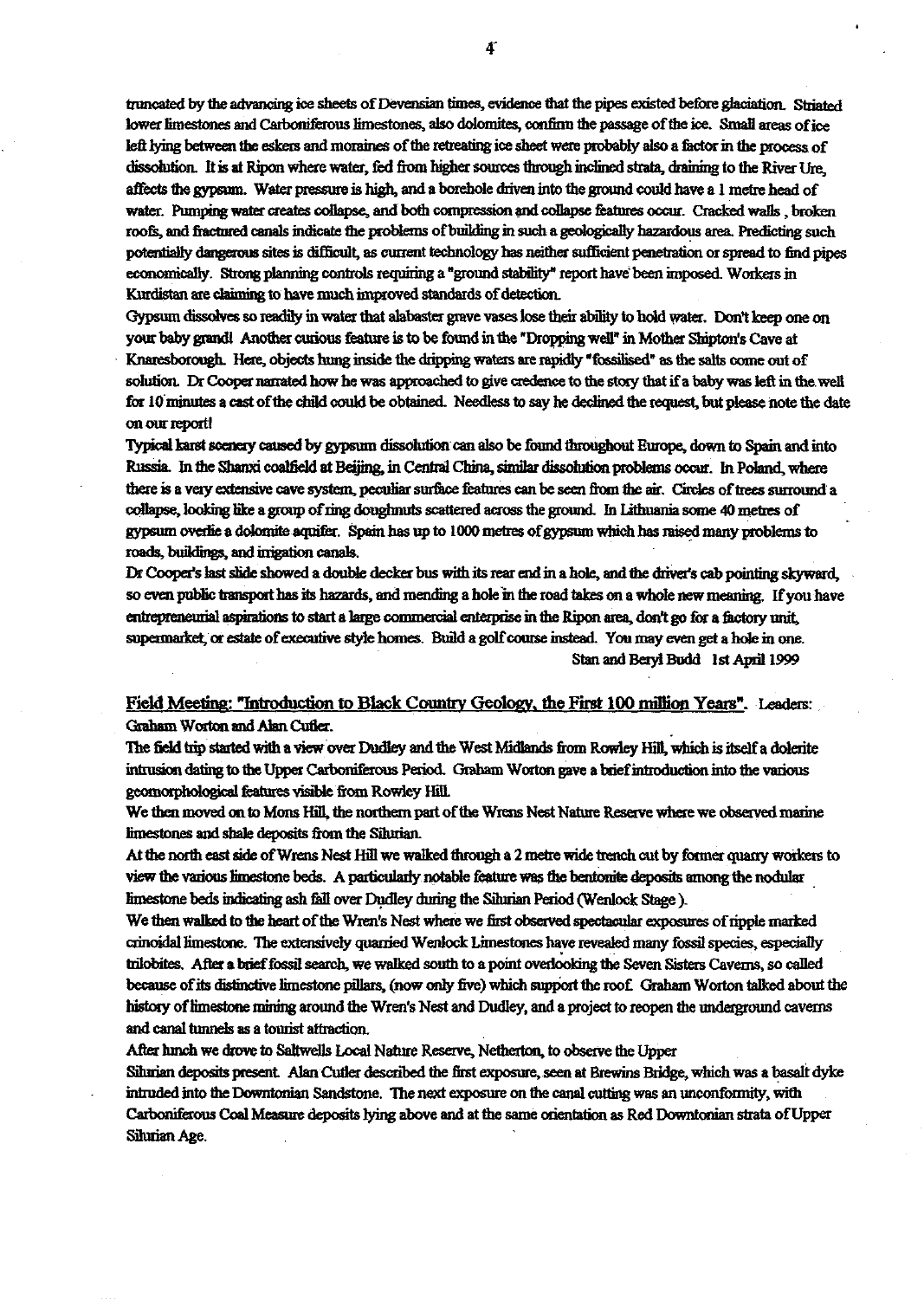We then walked south to an exposure lower down the Silurian sequence to look at the Ludlow Bone Beds, a well known fossil bed containing fish **bones.**

**The final location was a former clay quarry, Doult**<br>The final location was a former clay quarry, Doult<br>metres deen and large rock faces are exposed as a **o n's** Claypit, which is now a nature reserve. The quarry is over 30 metres deep and large rock faces are exposed as a result of quarrying revealing various beds from the Carboniferous Productive Coal Measures in a cyclothemic sequence.

Phil McNerney Student. University of Sunderland.

#### Exhibition: World of the Sea Dragons Dudley Museum until 4th September

Ichthyosaur, plesiosaur, pliosaur - Sea Dragons. **clearly** defined on entry, substantiated in progression by what are indisputably incomparable fossil examples set in context by impressionistic stagecraft cast in a supporting role with auditory underwater effects, lead the visitor from the wide-angle view to the close-up of what 200 hours of top quality rescue and conservation work can do for one individual scenario of ammonites\_ Examples of Upper Jurassic flatfish and nautiloids followed-

What will be much less evident to so many visitors, particularly junior ones, is the display of what impressed me almost more than the finished Product, namely *the methodology,* dedication and expertise, both professional and *so-called'amateuf, which* created it.

A parallel exhibition is needed to extol the achievement in shoe-string co-operation between collectors, the technical restorers like Martin Rigby and Andy Cowap, artists like Robert Nicholls, palaeontologists, Dudley Local Authority and the motive power of its front-man co-ordinator, Colin Reid. Dudley would do well to capitalise on these skills and assets in this field.

No, I'm not being O.T.T. Colin Marriott.

(The exhibition is not to be missed . Admission, is fine and the gallery is open Monday to Saturday 10 am - **4 p.m.)**

#### **NEWS IN BRIEF**

Don't miss "Sea Monsters" now on, or the **PALAEOART** exhibition at Dudley museum (from 17th July to 2nd *October). The latter is* the *first ever* exhibition of professional artists who specialise in geological themes. It will feature artists' depiction of Jurassic creatures from the 19th Century to *the present day.* The material is truly stunning and promises to be something very special indeed.

#### **Welcome to new members.**

Matthew Perks of Norton, Stourbridge Adam Horbik of Cheslyn Hay, **Walsall.**

*The* **Journal** of Geology published bimonthly by the University of Chicago Press is now available online. Ann Nicholds has passed on to me the programme of the East Midlands Geological Society , The "Legger" bulletin *of the* Dudley Canal Trust, and the *newsletter of the* Friends *of the* Black Country Museum (Mining group). Look *out for these* on display at our indoor meetings or ask me for details.

Please note: Items which members wish to bring to *the* attention of the committee at the committee meeting which will be held in early July should be received by the Secretary before the end of June. More active membership would be very much welcomed. Offers of help would be much appreciated.

Welcome home to Sue Pairclough. The news is excellent. Sue is now home, taking walks, gaining strength and resuming household duties! She managed to attend Gordon Giltrap's guitar concert at MAC where the second half was dedicated to her and Bob. Many members of BCGS were at the concert to celebrate.

#### **CONSERVATION COLUMN**

By *the* time you read *this, a group* of us will have been to Hay Head Quarry, Walsall to *clear a few exposures for the*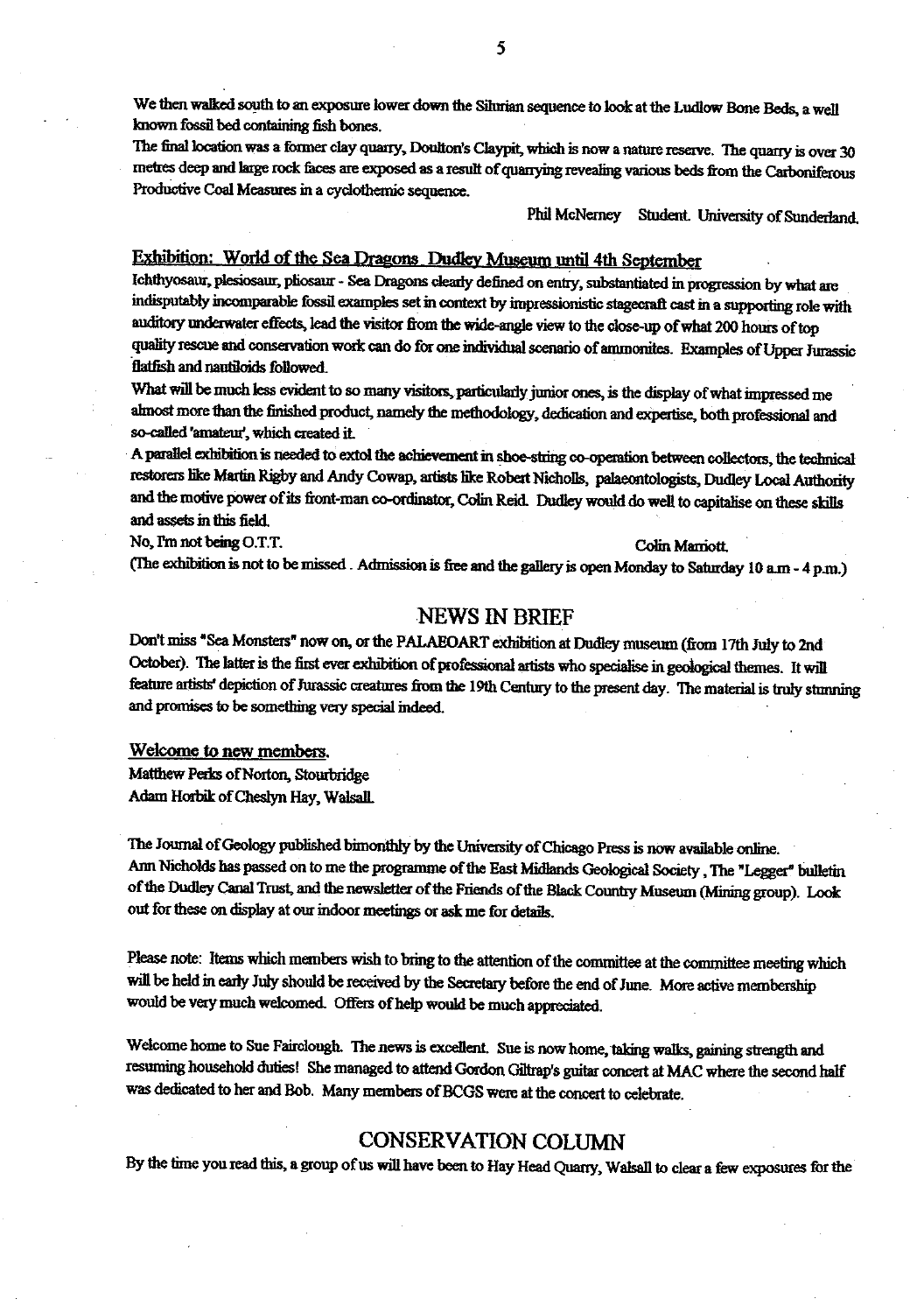geological trail that we are helping to set up there. Hay Head may not be well known to members but it is a wonderfol site and worthy of a visit if you have a spare hour or two. I thought an interesting addition to this column might be a Black country "site of the month" as a means of introducing to a wider audience some of the lesser known "windows on time" with which the Black country is so bountifully endowed.

# Black Country Geological Site No. 1: Wychbury Hill

A short walk along the footpaths from Pedmore Lane (GR SO 922 822) or Pedmore Hall Farm track (GR SO 915 822) takes you up a steep hill towards Wychbury Camp, an Iron Age Camp and obelisk. The hill is a classic hogback shape formed of hard red breccias (sedimentary rocks with angular fragments in a finer matrix of red clays and silts) of Permian Age (The Clent Breccias) These are exposed in the footpath to the Fort in a low cutting (GR SO 917 821). They are thought to represent a scree or talus slope of broken rock forming at the foot of mountains which existed to the south **of the** area in Permian times. Awalk up to the summit **of the** hill is rewarded by the impressive earthworks of the Iron Age Fort in the trees and open views across the Black Country valleys and hills and the surrounding countryside.



#### **World** Heritage

As you will be aware, for some unknown reason, the Wrens Nest / Castle Hill bid was not short listed by our goverment to be pit forward as a World Heritage site despite a written response in support of the **bid** from more As you will be aware, for some unknown reason, the Wrens Nest / Castle Hill bid was not short listed by ou<br>government to be put forward as a World Heritage site despite a written response in support of the bid from<br>than 80 however, and I am happy to report that at Dudley's Heritage Forum Colin Reid was given full approval of committee to approach UNESCO directly with respect to establishing UNESCO GEOPARK or GEOSITE status for the bid a€ea.

Collections Dudley **Museum,** in association with I.T.Services (information Technology) **of** Dudley MBC. are currently developing a new data base to improve **cataloguing** and **information** searches on the bough's geological collections. This is being done as the previous systems are not year 2000 compliant Many other provincial museums may be thcing similar rations and the database may have **commercial applications.** The Heritage Lottery fund is also being approached by the Museum to fund a collections assistant to help with the update **of** geological records.

Unt**il** next **ti**me

Graham W.